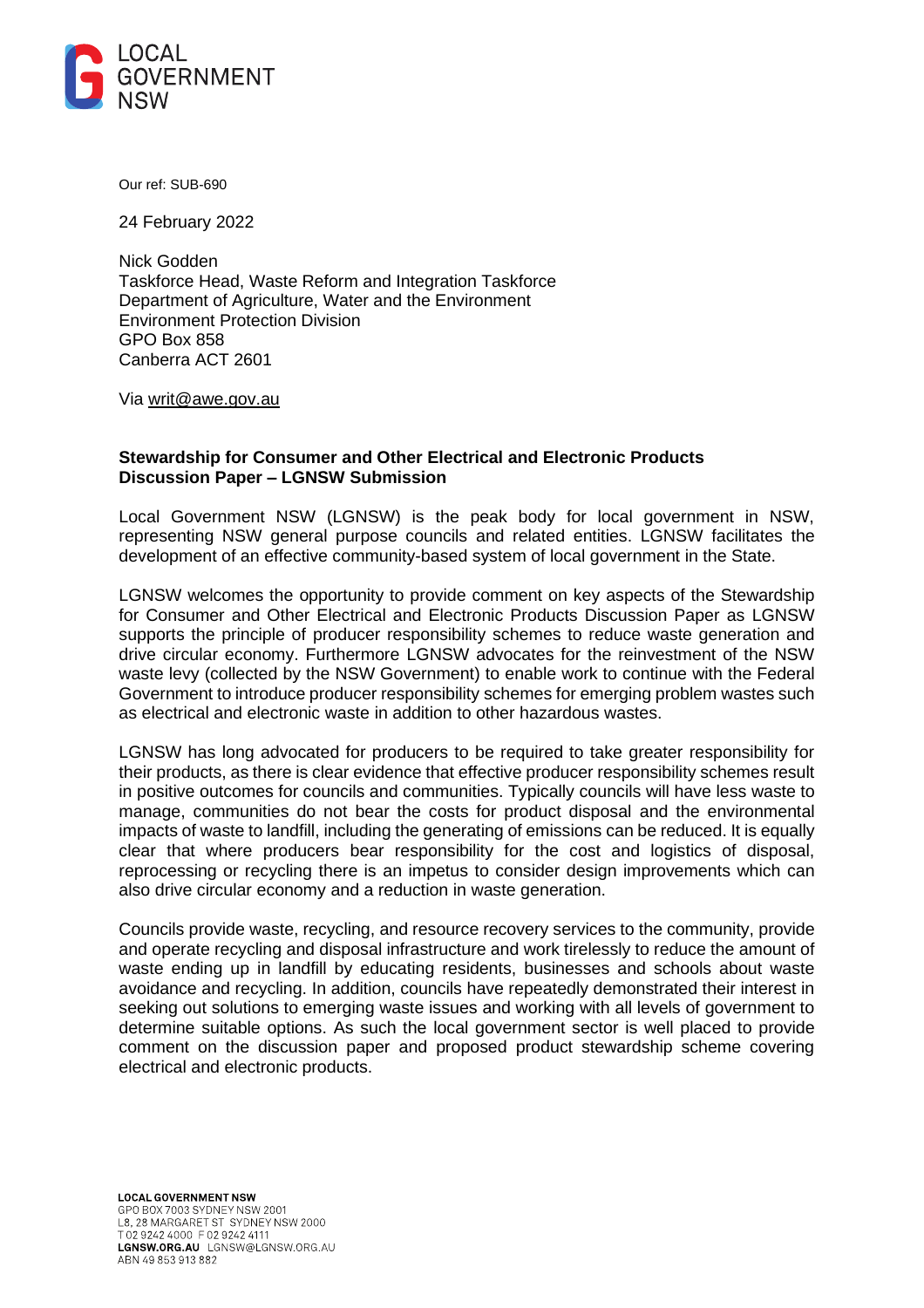# **Background**

Electrical and electronic product waste is growing at a rapid rate across the globe and the Global E-waste Monitor of 2020, a collaborative effort of the Sustainable Cycles (SCYCLE) Programme estimates that the world's e-waste will increase from 54 million tonnes in 2019 to 75 million tonnes in 2030. At the same time, the diversity of electronic waste is changing, electronic products that have previously only represented a small portion of the total electronic waste are increasing which necessitates the broad definition of electronic waste as described in the discussion paper.

LGNSW commends the Federal Government for the expansive product listing contained within the discussion paper and concurs that a broad definition of electrical and electronic products is required to enable the wide array of household products readily available in the marketplace to be included in any scheme. A definition such as "anything with a battery or plug" will enable councils to easily convey details of what is included in the scheme though the education campaigns which they are typically responsible for. Good communication and community awareness is key to the success of any product stewardship scheme and will ensure that resource recovery can be maximised.

Increasing volumes of waste coupled with low rates of recycling and the challenges associated with the export of e-waste to countries where reprocessing technologies pose a risk to human and environmental health highlight the need for the Federal Government to take the lead on a future electrical and electronic product stewardship scheme. Such a proposed scheme will need to cover the wide range of products as proposed within the discussion paper, the vast majority of which are not included in the National Television and Computer Recycling Scheme (NTCRS) and resultingly end up in landfill where councils have not implemented stand- alone electronic waste collection schemes at a financial cost to that council and community.

LGNSW and NSW councils have supported the NTCRS since its inception in 2011 but would recommend that there are reforms which could be implemented ahead of the development of any new scheme covering electronics and electrical products. These reforms would allow the proposed new scheme to build upon a more robust NTCRS and ensure that any insights gained through the rollout of the NTCRS could be carried forward to the electronic and electrical product scheme wherever possible.

Feedback previously identified by NSW councils which may inform a review of the NTCRS and help shape future product stewardship schemes has included:

- Significant financial challenges with the shortfall of scheme funding leading to councils being required to prop up costs and subsidise on-ground implementation of the scheme. The financial costs of collecting out of scope items should not be underestimated. During the previous review of the NTCRS scheme in 2018 a Sydney council provided the example of collecting 14.29 tonnes of e-waste for recycling (that's approximately four 20-foot shipping containers) from one single drop off event; 34% was 'out of scope' e-waste not currently covered by the NTCRS. That council had to cover the cost of recycling five tonnes of e-waste from just one event, and often the percentage of out-of-scope items is higher.
- The increase in e-waste volumes that are not covered under the existing scheme has impacted the industry's ability to service the market and remain economically viable, even in dense urban areas such as Sydney.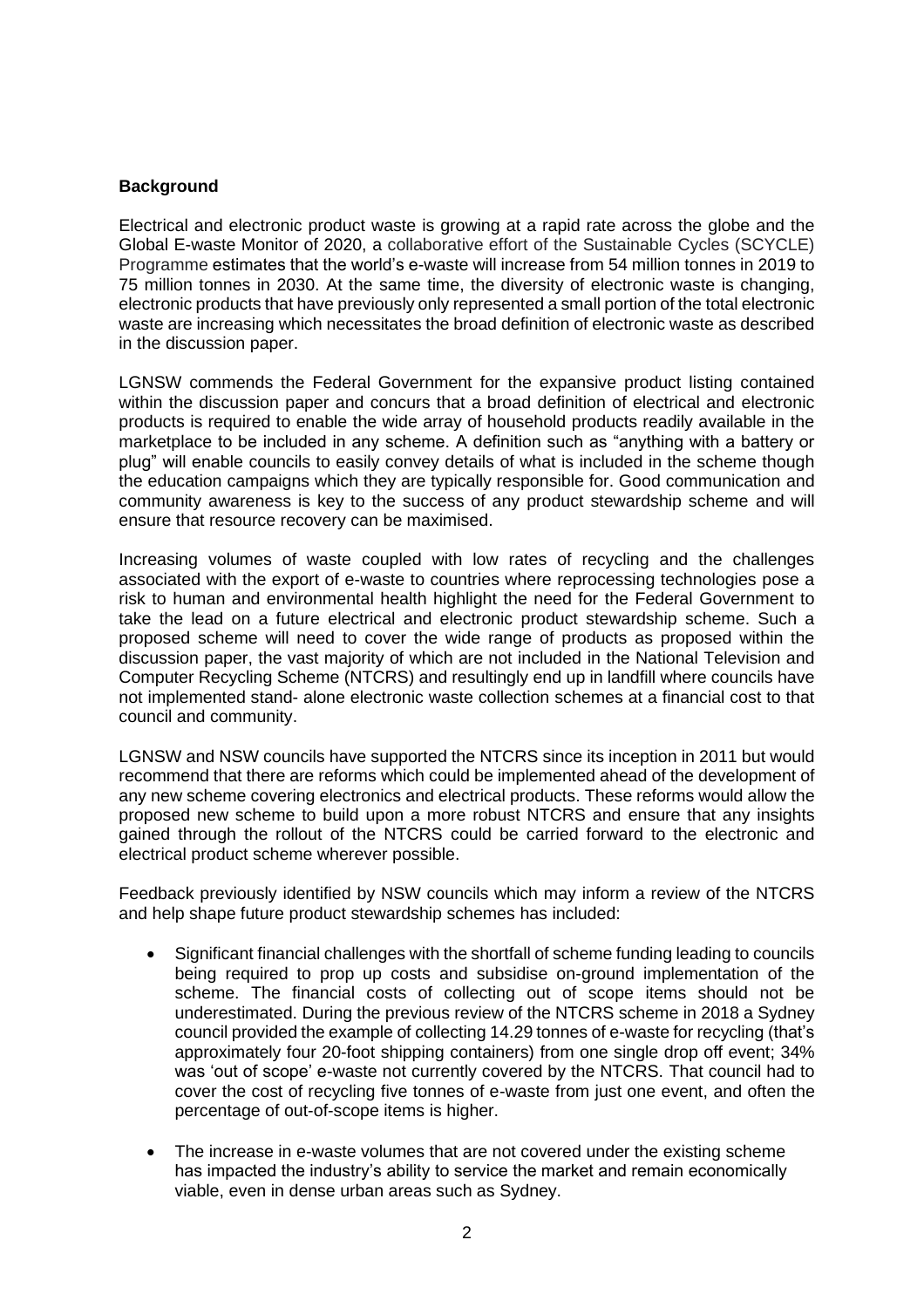- Councils being required to build upon Federal Government community education campaigns and develop local supporting information at council's time and cost to ensure scheme ease of use. A more expansive community education campaign is needed especially for regional and remote areas where councils already have less resources.
- Councils continue to manage changing community expectation, as the range of "ewaste" has increased there is growing community expectation that all electronic waste should be recycled. Councils have typically been required to manage out of scheme electronic waste through localised collections at councils' cost, to avoid reputational damage and negative community sentiment. It is very difficult and resource-intensive to refuse items from residents who go to the effort of collecting, storing and transporting electronic items for recycling.

LGNSW would suggest that the Federal Government review the feedback previously provided by the local government sector on the NTCRS and other producer responsibility schemes (as appropriate) to ensure that any recommendations be implemented across both schemes.

# **Response to Key Issues**

# 3.1 Compliance

LGNSW notes that the discussion paper identifies compliance as a shared activity across all levels of government and industry, however councils are commonly left with the responsibility of on-ground compliance due to their position as the service delivery partner that engages most frequently with the community. Councils are required to manage the compliance regarding in scheme/out of scheme waste materials, manage illegal dumping of electronic household waste where it is not disposed of correctly, are responsible for educating the community around how producer responsibility schemes operate and finally where items are not included in-scheme councils manage compliance around other disposal options for those items.

Councils are not resourced to manage any increased compliance costs resulting from the development of a new product stewardship scheme covering electronic and electrical products. The cost of compliance should be recovered through the scheme and not passed on to the local government sector.

**Recommendation 1:** LGNSW recommends that the Federal Government allocate appropriate resources to undertake compliance activities and the full cost of compliance is recovered through the scheme.

### 3.2 Design and Manufacture

LGNSW supports the statement within the discussion paper indicating that improving design and manufacture is the beginning of stewardship and that product design will influence not only the longevity of the product but eventually dictates what end of life options are available for any product, from the most through to the least preferable.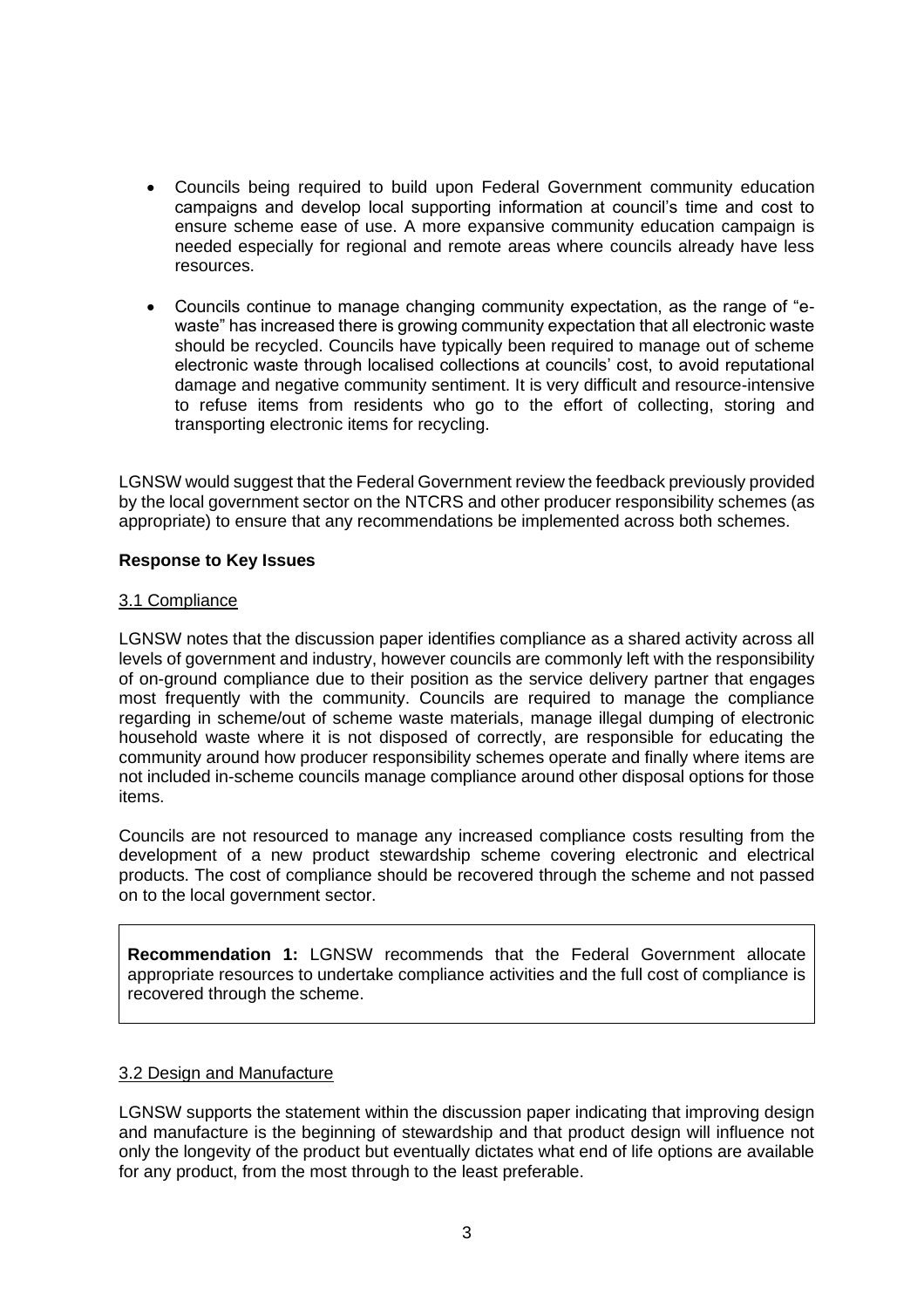Councils have little influence in product design and manufacturing and as such LGNSW would recommend that it is the Federal Governments responsibility to drive the shift away from the lineal business model which applies to the production and sale of most electronic goods in Australia.

To achieve a shift towards a circular economy, substantial changes will be required in consumer practice which is currently driven by high throughput and the need to continually "upgrade" products. Producers and retailers can look to many examples where companies have made commitments to design out waste and improve their green credentials in the marketplace to make products more sustainable and appealing to new markets.

Product design is a key factor influencing future circular economy outcomes and as such this should represent a priority area for consideration. Designing out waste is one of the seven key principles contained within the NSW Government's Circular Economy Policy Statement. The policy suggests that not only can improved product design enable increased recycling and reprocessing through a product stewardship scheme or similar but that innovating product design for longevity, re-use, remanufacture and resource recovery will make it easier for customers to share, repair or upgrade goods and that increasing service offerings as well as increased remanufacture and repair activities will minimise the amount of resources used and avoid the generation of waste.

**Recommendation 2:** LGNSW recommends that the Federal Government includes improved product design and manufacturing specifications within the requirements for producers involved in a product stewardship scheme covering electrical and electronic products to drive a shift towards circular economy

# 3.8 Reuse and Repair

Considerable Government investment is needed to grow the reuse and repair sector to drive circular economy outcomes for electrical items. For example, the UK has a [national](https://reuse-network.org.uk/)  [reuse network](https://reuse-network.org.uk/) and the UK Government invested \$7.2 million (AUD) in 2020 to assist local government and reuse operators with the reuse and recycling of electrical waste.

To help support reuse and repair, an expanded product stewardship scheme for electrical items could include:

- Assistance in raising awareness of repair and reuse options and providing incentives for major retailers to offer convenient and affordable repair services.
- Identify facility and opportunity gaps in Australia that would benefit from reuse or repair centres and direct funding towards community-based reuse and repair centres, with funding linked to recovery rates for electrical items and data capture for monitoring and evaluation.
- Targeted support for small to medium technology repair businesses that might also be able to address the gaps in repair services in locations across Australia. This might include supporting the expansion of services to include secure data wipes, offering subsidised repair for high value electronic items that are difficult to recycle or discounts for vulnerable demographics (e.g. unemployed, pensioners etc.)
- Integrating take back schemes for obsolete electrical items into small and major retailers (e.g. Officeworks, Harvey Norman and JB HIFI). Especially for retailers that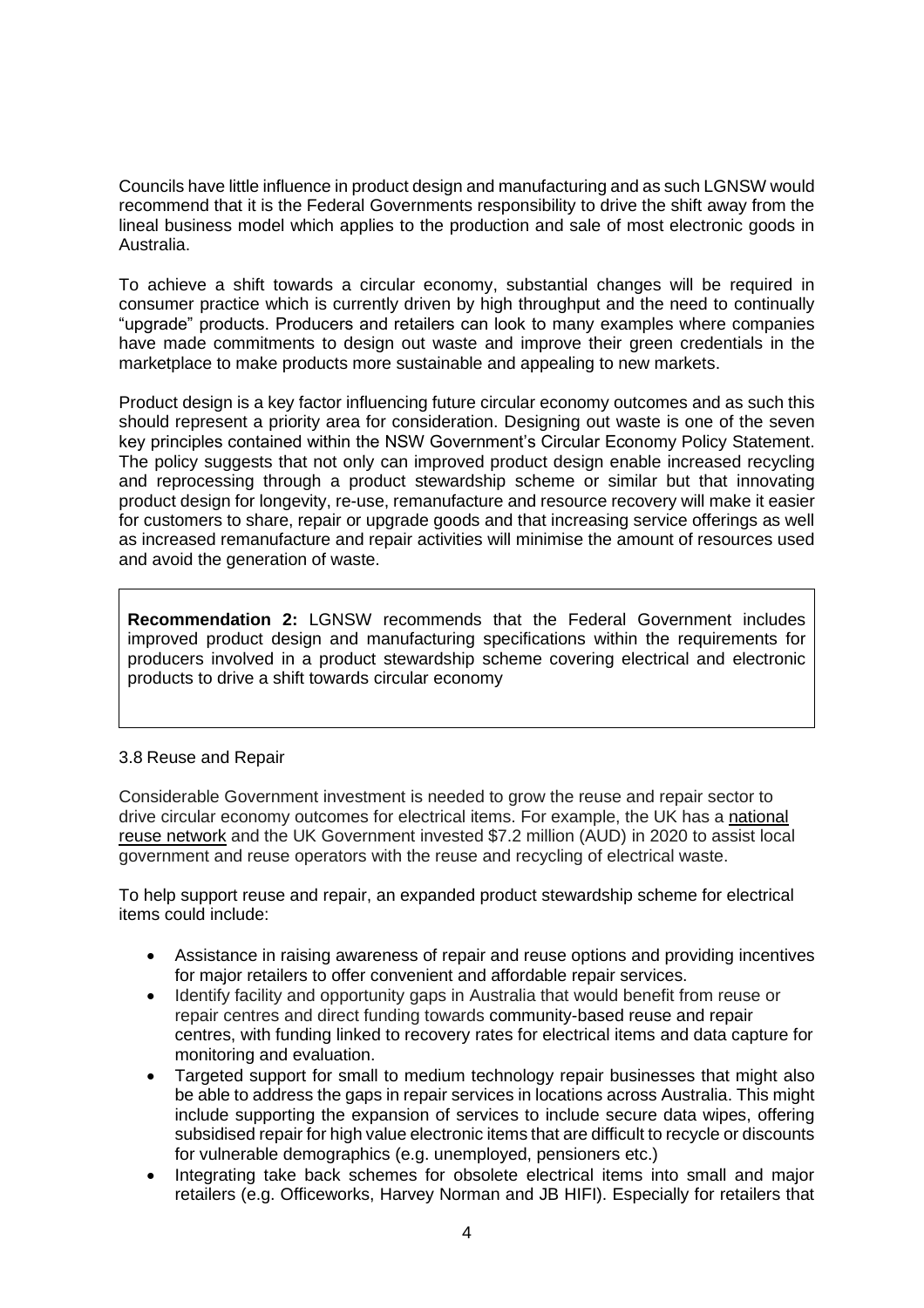may also be incentivised to take back the single use plastic and polystyrene packaging that typically comes with electrical items.

- The Federal Government should support, through tax deductions or other financial incentives, those manufacturers that do produce repairable and durable products that meet a specified minimum standard.
- Consider import levies/requirements for imported goods to ensure they meet circular economy requirements and have repair/recycling schemes in place.
- Specify minimum warranty periods for electrical products and legislation supporting consumers' rights to repair.

# 3. 9 Roles and Responsibilities

LGNSW along with NSW councils acknowledge that the National Waste Policy outlines the role that all levels of government must play in supporting resource recovery and reducing the generation of waste. However councils are not well placed to bear the burden of responsibility for any new product stewardship schemes and LGNSW supports the implementation of a mandatory scheme supported by all tiers of government and industry where producers are responsible for all scheme costs including compliance.

Traditionally product stewardship schemes have focused on using industry engagement and voluntary commitments rather than mandated actions to drive resource recovery. This voluntary model has not addressed the complexities of market forces, nor created a shift away from the lineal business model or resolved the issue of cost shifting resulting in some scheme costs being managed by councils.

Any new scheme must be designed in such a way that manufacturers, importers, distributors and retailers are tasked with delivering the scheme and being financially or physically responsible for managing actual end-of-life impacts.

Many electronical items contain hazardous materials (e.g. mercury in batteries or lighting) highlighting that a mandatory approach is needed to protect environmental and human health at all lifecycle stages. Batteries for instance have been responsible for a number of fires in kerbside recycling, collection trucks and processing facilities where the ramifications of incorrect disposal can be significant.

Mandatory schemes can also create a level playing field for all manufacturers and retailers. If costs for items increase due to regulation, there may be greater incentives for consumers to purchase more durable and repairable products thereby driving demand for these attributes.

An approach could also be taken where manufacturers, importers and retailers are prohibited from selling or distributing new products, where there is no clear pathway to manage end-of-life impacts in an environmentally sound manner.